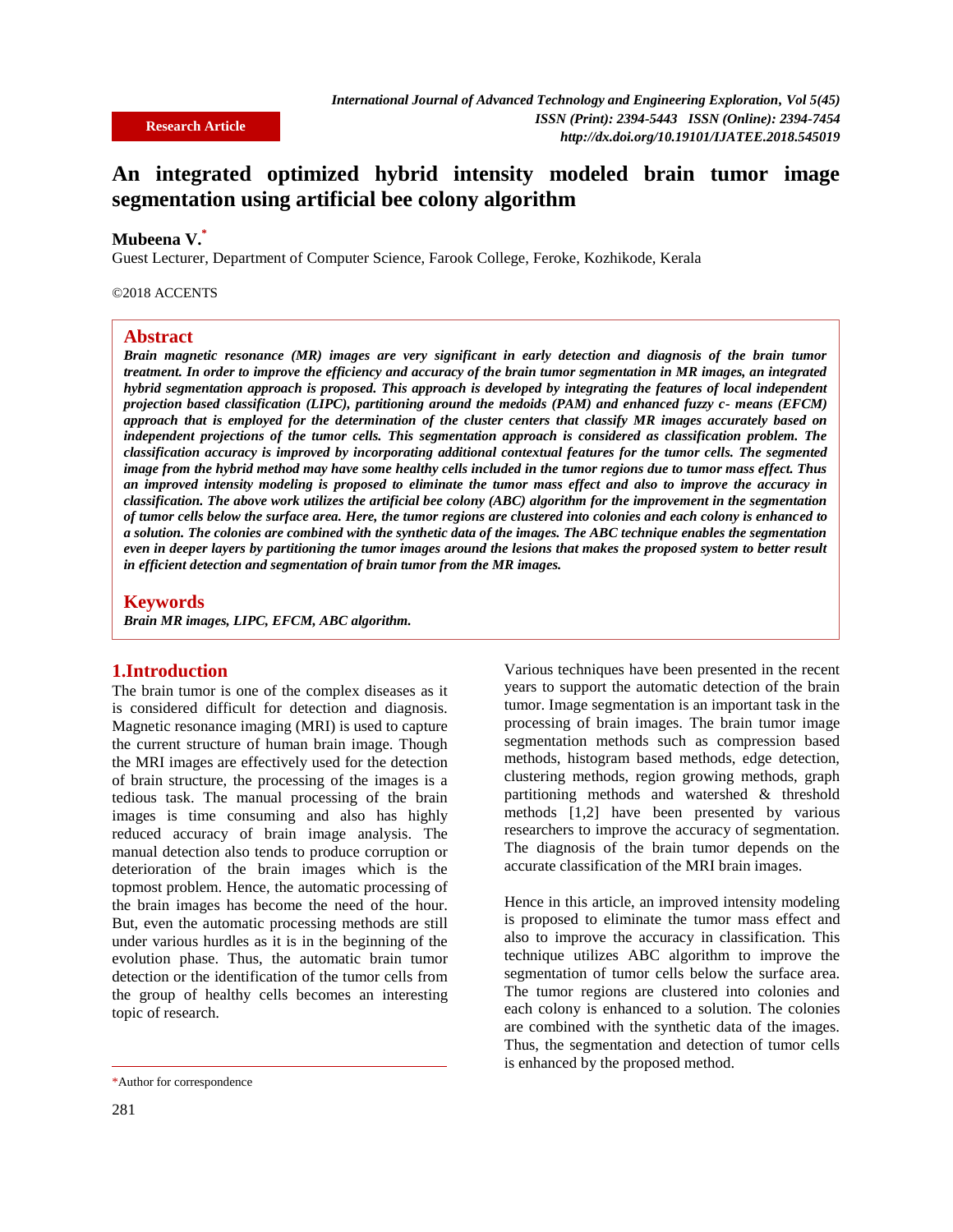# **2.Related works**

In this section, the works related to the brain tumor detection techniques are discussed in detail. Jason J. Corso et al. [3] presented a new method for automatic segmentation of heterogeneous image data that is applicable in any case that distinct feature distributions can be learned for the heterogeneous regions. The method combines two of the most effective approaches to segmentation. The first approach uses class models to explicitly represent the different heterogeneous processes. The tasks of segmentation and classification are solved jointly by computing solutions that maximize a posterior distribution that has been learned from training data. The second approach is based on the concept of graph cuts in which affinity-based methods, the input data induces a sparse graph, and each edge in the graph is given an affinity measurement that characterizes the similarity of the two neighboring nodes in some predefined feature space.

Iftekharuddin et al. [4] proposed a method for detecting the brain tumor by fusing two novel texture features along with intensity features. The two features involves piecewise-triangular-prism-surfacearea (PTPSA) algorithm and fractional Brownian motion (fBm) framework for the extraction of fractal and wavelet features using both fractal and wavelet analyses. The MR image modalities such as T1 (gadolinium-enhanced), T2 and fluid-attenuated inversion-recovery (FLAIR) are exploited and the features are fused using self-organizing map (SOM). Though the approach improves the detection accuracy of the brain tumor, the time complexity may become a major issue at critical stages.

Szwarc et al. [5] presented a multi-stage automatic method for the effective detection of the brain tumor. The method also performs neo-vasculature assessment for detecting the formation of new blood vessels to serve the tumor cells other than the normal cells. The brain symmetry is exploited from the MRI analysis. Then the intracranial structures and the region-of-interest (ROI) along with the contrastenhanced lesions are detected on the basis of T1 weighted (T1W) differential images. This enables better detection of the lesions without many false positives. But, still the detection of the bi-hemisphere lesion and extensive edema regions require further improvement.

Segmenting the MRI images is an important process in brain tumor detection. Aslam et al. [6] presented improved edge detection algorithm for segmenting brain tumor. The presented algorithm combines the sobel method with image dependent thresholding method, and finds different regions using closed contour algorithm after which the tumors are extracted from the MRI images using intensity information within closed contour. The only drawback with the approach is the thickness of the boundary lines of the regions that reduce the segmentation performance.

Nabizadeh et al. [7] proposed an automatic algorithm for the detection and segmentation of brain stroke and tumor lesion with the help of single-spectral MRI. The proposed Histogram-based Gravitational Optimization Algorithm (HGOA) was a novel intensity-based segmentation technique, where the enhanced gravitational optimization algorithm was applied on histogram analysis results. The convergence criteria and the mathematical description of the developed optimization algorithm were presented. The brain was segmented into different number of regions using this proposed algorithm, then labeled as lesion or healthy. The results provided us that the Ischemic stroke and tumor lesions were segmented with 91.5% and 88.1% accuracy. But, the proposed system has high computational burden if the higher recognition rate is required.

Mekhmoukh and Mokrani [8] proposed a segmentation method for image that relies on the particle swarm optimization (PSO) and outlier rejection combined with level set. A traditional approach called FCM clustering algorithm was sensitive to the outlier and the spatial information was not integrated in the image. In order to outlier rejection and also reduce the noise sensitivity, an extended FCM algorithm for image segmentation was proposed. In FCM algorithm the initial cluster centers were chosen by PSO algorithm, then optimally. Spatial neighborhood information was taken into consideration and used to reduce the cost function to set the level set functions. But the proposed algorithm do not adapt to data driven terms.

Kanasa et al. [9] proposed an automated method for segmenting neoplastic and healthy brain tissue in multi parametric MR images. The proposed method had outlier detection, intensity-based clustering, that was of low computational cost and also had an automated nature of detection. The outlier detection was based on global intensity modeling in the first step, and then a modification of the random walker algorithm was employed for local intensity variation.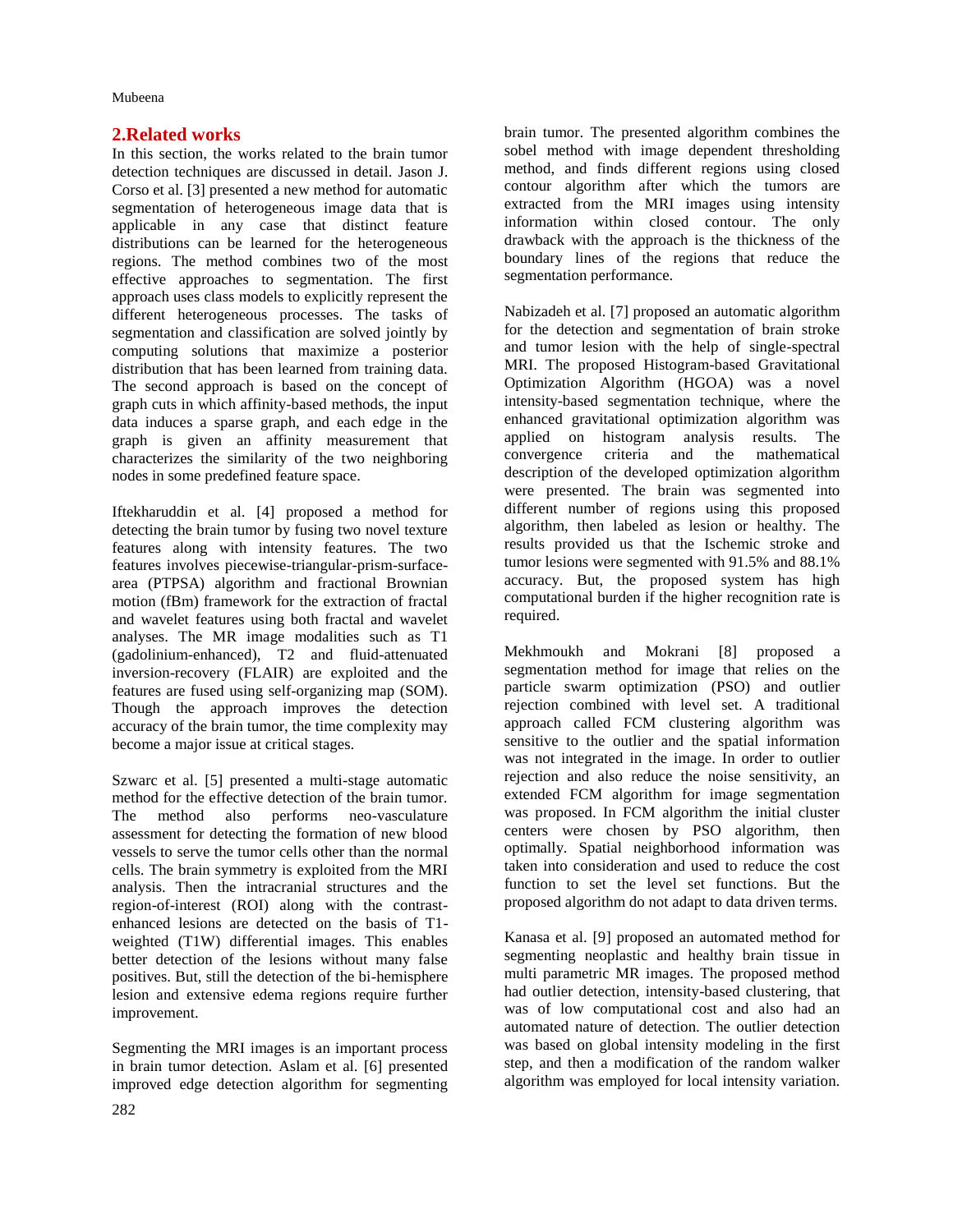The scheme required only routine MRI. However, it is not suitable for non-enhancing tumors and necrosis.

Forouzanfar et al. [10] investigated the potential of genetic algorithms (GAs) and PSO for determining the optimum value of degree of attraction. The GAs gives a near optimal solution but not an exact solution, while PSO provide optimal solution. This work proposed a hybrid GAs/PSO method to determine the optimum degree of attraction. The results showed the improvements in segmentation of the proposed method compared to other FCM-based methods. The results of segmentation are best only when best selection operator of the PSO algorithm is chosen.

Shanthakumar and Ganeshkumar [11] proposed a technique called adaptive neuro fuzzy inference system (ANFIS) for the automatic seed point selection. In this work the intensity of the pixel is independent of the tumor type. Automatic tumor segmentation and the features are extracted from the brain image and sent to train a classifier. Based on the features extracted from the brain images, the proposed ANFIS classifier separates brain tumors as benign or malignant. In the final stage of processing, morphological functions are used to extract the brain tumor region. Clear difference of brain abnormalities from normal brain tissue was provided by the proposed method but computationally expensive.

Ain et al. [12] proposed a multi-stage system for brain tumor diagnosis and tumor region extraction. Initially, a noise removal was done on the brain MR images. Extraction of texture features are done from these de-noised brain MR images. Next, ensemble based support vector machine (SVM) classification was used to classify the images based on the features. Then, it extracted tumor region from the images using multi-step segmentation, where the first step was skull removal and extraction of the brain region. Then, the tumor region was separated from normal brain cells using proposed FCM clustering. Tumor type is not known using this technique.

Rajendran and Dhanasekaran [13] proposed a method which combined region based fuzzy clustering and deformable model for the segmentation of the tumor region in the MRI images. Region based fuzzy clustering was used for initial segmentation of tumor and then it was utilized to provide initial contour for deformable model and then the final contour for exact tumor boundary. This was used for final

segmentation using gradient vector field as an external force field. Results showed that this method is more accurate and robust for brain tumor segmentation and also consumes more complexity in time.

Gilanie et al. [14] proposed a new method for extracting the object from T2 weighted brain MR images. It was based on histogram processing for gradient calculation and utilized the histogram filtering technique for the purpose pre-processing of the images. The areas such as Gray Matter (GM), White Matter (WM), and CerebroSpinal Fluid (CSF) of the brain were extracted from 2D and 3D images efficiently. Proposed method was successfully implemented on human brain MR images in clinical environment, but the technique lack high accuracy and precision.

Wu et al. [15] discussed about the drawbacks of most of the segmentation methods, especially in large data sets. In order to overcome such problems, a new method was developed where multimodal MR images were segmented into super pixels using algorithms. The features were extracted from the super pixels by multi-level Gabor wavelet filters. A SVM model and affinity metric model for tumors were trained. Conditional random field theory was applied to segment the tumor based on the output of the SVM and spatial affinity models to ensure smoothness. At last labeling noise was removed by the structural knowledge. But the challenge of data imbalance was present as a drawback.

Gaonkar et al. [16] proposed segmentation method based on the geodesic distance transform to segment 54 brain tumors which was semiautomatic. The brain metastases, meningiomas and glioblastomas were segmented. Tumor segmentations obtained using manual and automatic methods were compared by the parameter called dice measure of overlap. The proposed method addressed a significant need in the field of neuro-oncology that obtained accurate and reproducible tumor volumes without the need for manual segmentation. The proposed had a drawback that it required manual initialization of the segmentation process.

Joshi et al. [17] proposed a two stage segmentation where initially a Gabor filter banks generated using different frequencies and orientations are applied. ROI was identified from the filtered image and iterative contour detection method was applied to detect different objects in the image. The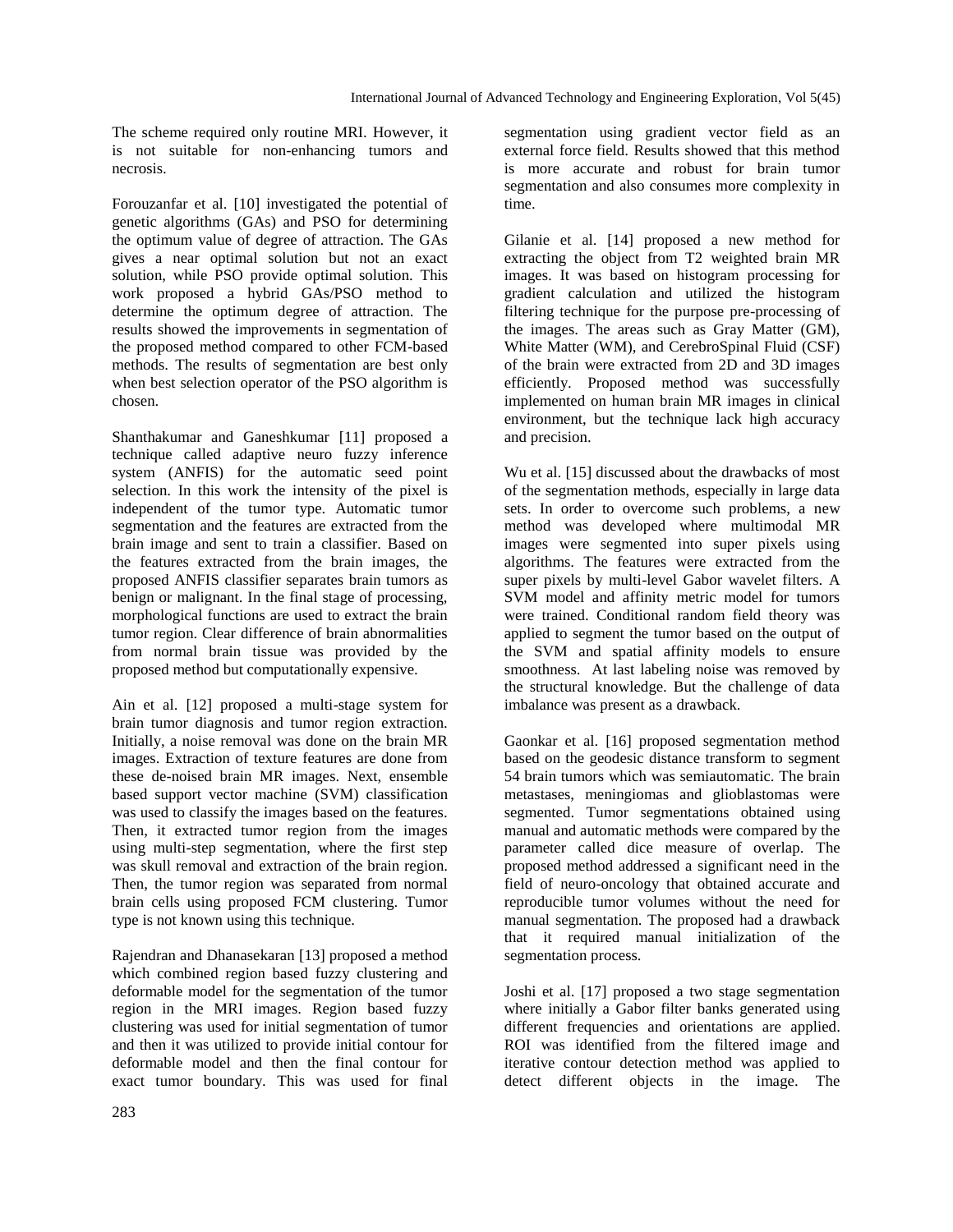segmentation was achieved by discrete gray level sets and the tumor region was extracted by threshold segmentation. Simulation results were obtained based on the shape and size for the detection and analysis of the brain tumor. Texture and statistical features were not included.

Hamamci et al. [18] proposed seeded tumor segmentation method based on cellular automata (CA). This process is performed on the contrast enhanced T1-W MR images. The proposed work standardized the volume-of-interest (VOI) and seed selection. Initially, CA-based segmentation was connected to the graph-theoretic methods to solve the shortest path problem. The state transition function of the CA was modified to calculate the exact shortest path solution. A sensitivity parameter was introduced for its adaptation to the heterogeneous tumor segmentation problem to impose spatial smoothness. Also an algorithm based on CA was presented to differentiate necrotic and enhancing tumor tissue content for a detailed assessment of radiation therapy response. But, the proposed system fails in case of low intensity contrasts.

Menon and Ramakrishna [19] proposed an MRI Brain Image segmentation method which was based on ABC algorithm and FCM algorithm. Threshold estimation was used to search the value in continuous gray scale interval. Value of optimal threshold is found by ABC algorithm. An efficient fitness function for ABC algorithm is obtained when the original image is decomposed using the discrete wavelet transforms (DWT). Noise reduction was performed to the image, and the filtered image was reconstructed with low-frequency components. The FCM algorithm was used to cluster the segmented image that identified the brain tumor.

Jiang et al. [20] proposed a technique for the construction of a graph by studying the populationand patient-specific feature sets of the multimodal MR images. This is performed by using the graphcut for a final segmentation. Each pixel has a probability that defines whether it belongs to the foreground and the background were estimated by global and custom classifiers which are trained through learning population- and patient-specific feature sets, respectively. The proposed method showed improvement in the results when compared with other approaches. But, the proposed system performance is degraded when there is overlap of the voxel intensities in the tumor and normal tissues.

Koleya et al. [21] proposed a novel approach of characterization and delineation of four different types of brain tumors from magnetic resonance images. This was done in post Contrast T1-W sequence in order to improve the diagnostic accuracy. Thus, an integrated framework of identification and extraction of tumor region and quantification of histogram was proposed. The Rough entropy based thresholding was presented for delineation of tumor region. Quantitative validation and comparison with existing methods proved the efficiency and applicability of proposed segmentation approach. In the next stage, random forest (RF), an ensemble learning scheme was implemented, for accurate prediction of the class label of a given input. The proposed schemes were efficient in segmentation, extraction and classification but have a high computational complexity.

The segmentation of the brain tumor is important in the brain tumor diagnosis and treatment. Many techniques were proposed to efficiently segment the brain tumor images, but have certain drawbacks since the tumor cells exhibits different complex characteristics and diverseness in their appearance and boundaries. Among those earlier techniques, automatic tumor segmentation method for MRI images that treated tumor segmentation as a classification problem called the LIPC method [22] was proposed recently. This method classified each voxel into different classes. Thus a new classification framework is obtained by presenting LIPC into the classical classification model. Locality was significant for the calculation of local independent projections for LIPC and also considered in determining whether local anchor embedding is applicable in solving linear projection weights. It also considered the data distribution into different classes by learning a soft max regression model, to improve classification performance. However, there is computational complexity due to dictionary construction and only the patch feature is considered for determining efficiency. Thus, in order to improve the process of segmentation, an efficient framework is presented in this paper.

# **3.Proposed methodology**

The proposed technique involves the process of integrated hybrid segmentation approach that combines the features of LIPC, PAM and enhanced possibilistic FCM approach. It classifies the MR images based on local independent projections and used in the partition and determination of the cluster centers. This approach improves the LIPC based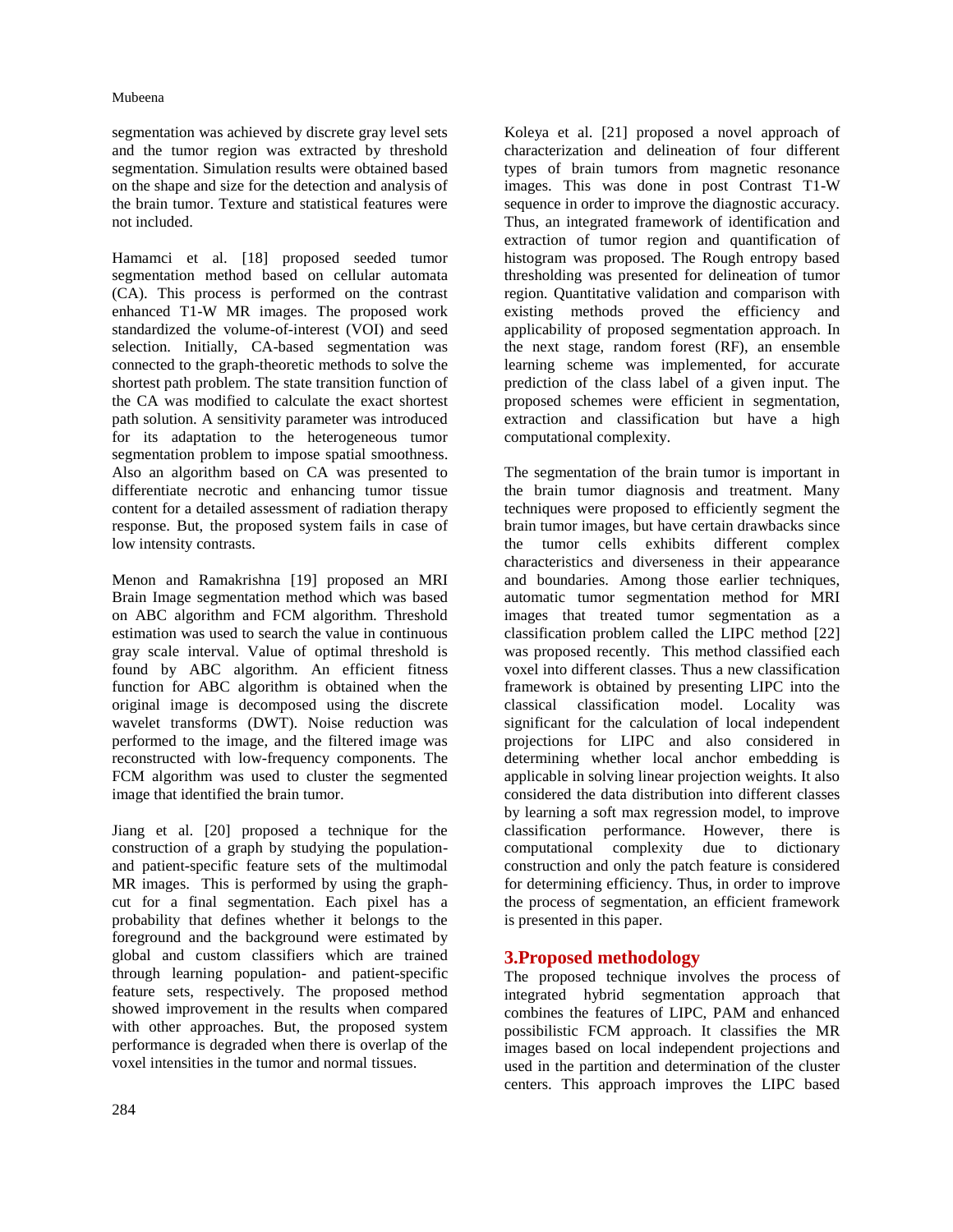segmentation by incorporating the classified images as training data. This is used to construct different dictionaries with all classes. The classes are constructed by incorporating additional contextual features to improve the accuracy of the classification. Then, the testing samples are projected to the dictionaries and the reconstruction process is done using local anchor embedding approach.

The segmented image may have complexity due to the intensity deviation of the healthy cells due to tumor mass effect. It deforms the healthy cells bounding the tumor cells that make the intensity of the tumor images to be misled from the accurate boundaries of the tumor region. In order to overcome this problem, intensity adjustment technique is used. In this work, the brain tumor images are split as T1 and T2 regions and then the segments are combined with synthetic data. Due the intensity adjustment process, the intensities of tumor cells is enhanced greatly than the deformed healthy cell images so that the images are not affected by the changes due to tumor mass effect.

However, in the above work due to the imperfect initialization, the process is only limited to the surface layers and not the layers in depth, which leads to lack of efficient segmentation of the tumor region. This problem is overcome by utilizing an efficient optimization algorithm called ABC Algorithm. In this algorithm, the image segmentation is done by classifying the tumor region into colonies and each colony is enhanced to a solution. The colonies are combined with the synthetic data of the images. The ABC technique enables the segmentation even in deeper layers by partitioning the tumor images around the lesions to increase the efficiency in the segmentation process. Due to the segmentation of images using ABC, the accuracy of the tumor segmentation is also enhanced as the intensity variations are reduced. The smaller colonies each enabled with a solution cause the segmentation of tumor images to be significantly accurate. *Figure 1* shows the overall flow diagram of the proposed method.

# **3.1Integrated hybrid segmentation algorithm**

This approach is constructed by combining the advantageous features of the LIPC, and hybrid PAM and EPFCM in order to enhance the accuracy of the segmentation approach.

First, the Gaussian and Poisson noises in the MR Image of the brain are removed using median filter. The irregularities in the de noised image are removed by skull removal technique. The image is then split up into segments in order to construct the dictionary. LIPC method provides the training sample dictionary. This training set is then partitioned into clusters and the cluster centers are obtained using hybrid PAM and EPFCM.

#### **3.2Addition of contextual features**

Then the class images are partitioned around the medoids in order to improve the tumor region and also provide accurate segmentation by EPFCM. The local abnormal events (LAE) method is used to reconstruct the dictionaries and training samples. The training samples that are extracted from the original image are fine-tuned by classification based on projection and addition of contextual features.

Incorporating contextual features in the classification improves recognition accuracy. The different types of contextual features used are semantic, spatial and scale context that belongs to categories of probability, position and size respectively. Initially, the global and local contextual feature is extracted for classifying the normal and tumor cells approximately. Then, the three contextual features are applied to these clusters for fine tuning the classification.

The probability or semantic feature is defined for conditional probability that defines the nature of a cell whether it is normal or abnormal. The spatial or the position feature incorporates the position of the cell. When a cell is near the boundary of the tumor region it has higher probability to be a tumor and those far away from boundary has lesser chance. The scale or the size feature of the cells determines the nature of the cell whether it is normal or abnormal.

Thus, the integrated hybrid segmentation approach with contextual features segments the brain tumor effectively. The output of the process that is the segmented image is labeled with X with scores Y. The segmented image may contain certain amount of healthy cells that may provide an appearance due to the complexity in intensity variations of the tumor cells nearby due to tumor mass effect. This effect deforms the healthy cells that surround the tumor cells.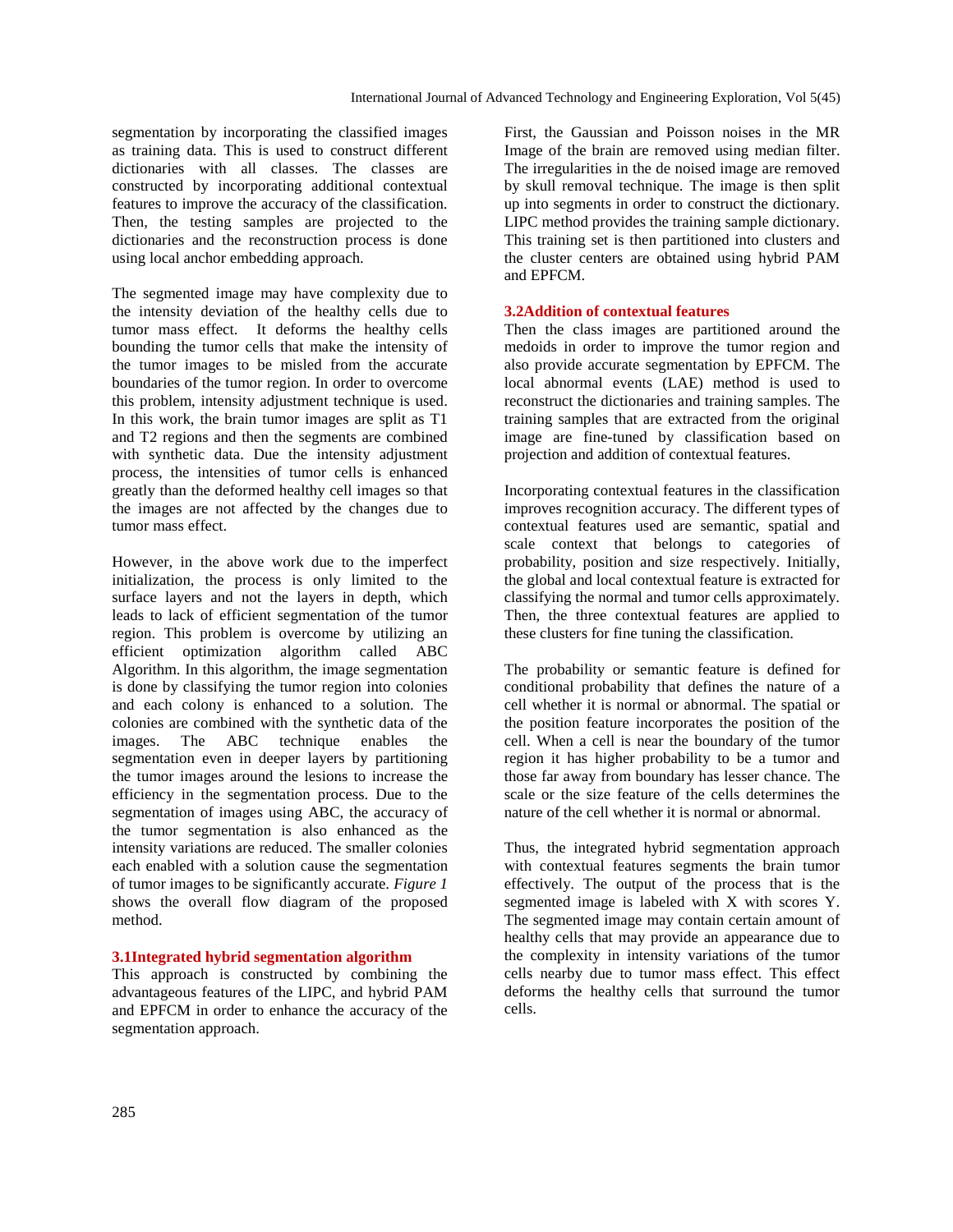

**Figure 1** Overall flow diagram of the proposed method

# **3.3Improved intensity modeling based segmentation**

The complexity in the tumor mass effect is solved by utilizing enhanced clustering algorithm with random walker technique. Initially, the segmentation is done using the healthy cell clustering and the outlier detection by multivariate intensity distributions of T1 and T2 sequences and the constraints impositions where healthy tissue statistics where used as a constraint to improve the accuracy of the segmentation further. Mean, median, average contrast, energy and entropy, skewness and kurtosis are useful first-order statistical features that define the healthy tissue statistics.

*Algorithm:*

**Input:** MRI brain tumor images **Training set**  $T = T_i$ , where  $I = 1, 2...$  N **Output:** Classification score Y and label of X

- 1. Initialize the training samples
- 2. Removal of noise and irregularities in the images.

//hybrid segmentation method

- 3. Split the image into small subsets for dictionary construction D.
- 4. Partition the training set into subsets  $N_i$ .

//Contextual features

- 5. The image is clustered initially using global and local contextual features that classify the cells roughly as normal and abnormal.
- 6. The process of cluster formation is made efficient by adding three more clustering features namely, probability, spatial and size.
- 7. Compute the cluster center  $v_i$
- 8. Calculate the membership value of each cluster.
- 9. Construct sub dictionaries for each class and reconstruct the dictionary of T using LAE.
- 10. Calculate locally linear representation coefficients and vectors for soft regression model.
- 11. Calculate the reconstruction error for all training sets T<sub>i</sub>
- 12. Testing image is given as input.
- 13. The image is clustered initially using global and local contextual features and also by three more contextual features that classify the cells roughly as normal and abnormal.
- 14. Compute the cluster head.
- 15. Project this model to the dictionary of the training set to identify and estimate the classification score Y and the reconstruction error for X
- 16. Achieve the final label of X.
- 17. The segmented image from the MRI image as output.

//Improved intensity modeling based segmentation

- 18. The segmentation values of the images are denoted as J.
- 19. Underlying segmentation value is set as  $J_{v}$ .
- 20. The outlier detection is made through the calculation of Manhattan Distance (MD).
- 21. Each voxels in the MD maps are sampled.
- 22. Constraints of the healthy cell statistics are imposed such as mean, median, average contrast, energy and entropy, skewness and kurtosis.
- 23. Include the statistical atlases of healthy cells such as GM, WM and CSF.
- 24. Acquisition of final seed.
- 25. Consider the image as a graph and voxels as vertexes connected using edges.
- 26. Calculate the probability of each voxel.
- 27. Assign labeling optimization from the arbitrary node to pre- assigned node.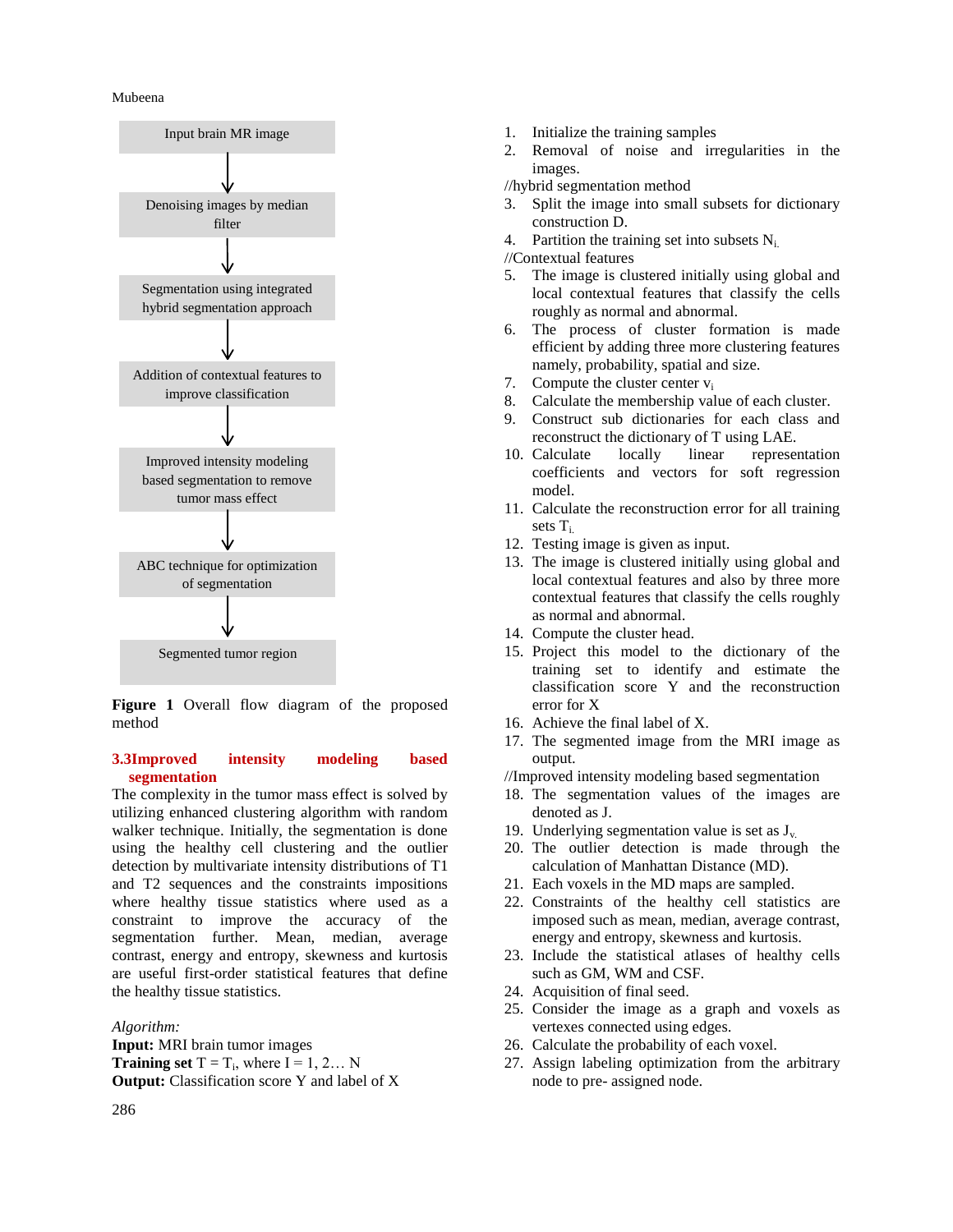- 28. Construction of undirected weighted graph with weighting function as connection between two voxels.
- 29.  $X_{opt}$  Optimized label is obtained.
- 30. Assign highest probability to each vertex is voxels.
- 31. Resultant segmented image.

#### **3.4Optimized segmentation by ABC technique**

The segmentation of the brain MR images is done initially by LIPC hybrid PAM and EPFCM algorithm with additional contextual features, where segmentation is considered as a classification problem. The classification accuracy is further improved by eliminating tumor mass effect by improved intensity modeling. The resulting image gives the segmented image. However, the image segmentation restriction to surface layers is considered for its inaccuracy. Thus, ABC algorithm is implemented for accurate image segmentation. This is performed by classifying the tumor region into colonies and each colony is enhanced to a solution. The overall process is explained as an algorithm given below:

ABC algorithm is considered for the simulation of intelligent behavior of real honey bees. The algorithm possess three types of bees namely, employed bees, onlooker bees and scout bees in a colony. The number of food sources is same as the number of employed bees, where each bee has a food source. Food sources are selected by the onlooker bees by using a probability and then find new bees around the existing food sources. Scout bee is the employed bee whose food source is abandoned.

Here, this algorithm is used as an optimization for clustering in the segmentation process. The area of the food source is the possible solution of the optimization problem and value of the food source is the value of the problem solutions based on the minimum and maximum amount of the nectar amount in the source ie the fitness function of the cluster center of each cluster.

# **Algorithm for optimized segmentation by ABC technique:**

1.Production of food sources with randomly produced cluster centers named as K.

287  $p_{ii} = p_i^{min} + rand(0,1)(p_i^{max} - p_i^{min})$  (1) Where  $i$  is the number of food sources (cluster centers) from 1 to N. and j is the number of parameters from 1 to P.  $p_i^{min}$  is the minimum and  $p_i^{max}$  is the maximum initial values of parameter P.

2.The employed bees detects the cluster center and calculates the fitness function of the clustering problem

$$
f(foodi, di) = w1zmax(d, pi) + w2(dmax - zmin(d, pi)) - w3je
$$
\n(2)

Where  $d_{max}$  refers the maximum point of the data and d is related to cluster center. W values are set constant parallel to the literature usage.

3.The fitness functions used here are  $j_e$ ,  $z_{max}$  and  $z_{min}$ .

$$
j_e = \sum_{k=1}^{K} \sum_{\forall p \in C_k} \frac{z(p, m_k)/n_k}{K}
$$
 (3)

Where  $C_k$  is the kth cluster, m is the center and n is the number of pixels in the cluster, and z is the Euclidean distance between p and m. p is the pattern of data.  $z_{max}$  and  $z_{min}$  is the maximum and minimum average Euclidean distance respectively.  $z_{max}$  is reduced to satisfy the collection of pixels groups.  $z_{max}$  is maximized to satisfy well separated clusters.

4.If the amount of fitness in new cluster center is greater than the existing cluster center, then employed bee moves to new one or remains in old cluster center.

5.Onlooker bee selects the food source based on the information provided by the employed bee on their fitness.

6.The selection is done by roulette wheel method calculated as

$$
a_i = \frac{fitness_i}{\sum_{i=0}^{N} fitness_i}
$$
 (4)

Where  $fitness_i$  is the fitness of the cluster center.

7.All the onlooker bees have selected the cluster centers.

8.Each onlooker bee computes its fitness by (2).

9.Then new centers are considered and previous ones are discarded.

10.The scout bee produces a new cluster center by (1), when a cluster center cannot be improved further. 11.Accurate segmented tumor image.

Hence, the accuracy of the segmentation process of brain tumor cells from MR images is improved by incorporating hybrid segmentation method with additional contextual features. Then, improved intensity modeling based segmentation method is employed to remove tumor mass effect. In order to solve the problem of inaccuracy of segmentation restricted to surface layers, ABC optimization algorithm is incorporated.

# **4.Results and discussions**

This section shows the results of the existing technique and the various stages of the proposed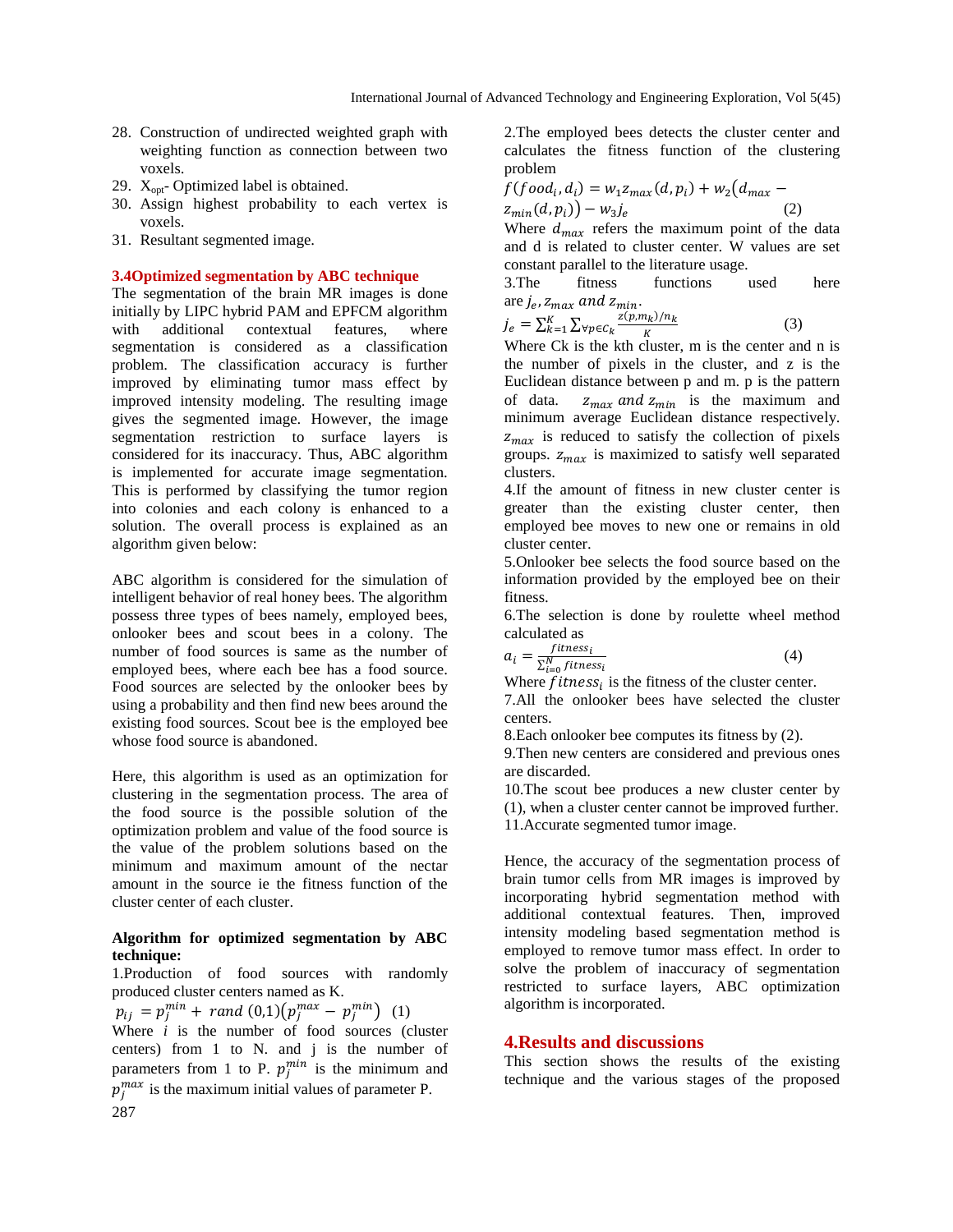work. The comparison is made between the LIPC technique, integrated hybrid segmentation (LIPC-Hybrid PAM and EPFCM), integrated hybridintensity modeling based segmentation, and Integrated hybrid-intensity modeled-optimized segmentation by ABC technique. The comparison is done by the parameters such as dice similarity (DS), Jaccard similarity (JS), accuracy, precision and recall.

#### **4.1Dice similarity (DS)**

The DS is a statistical similarity index used to compare similarities between the datasets. It can be evaluated by using the following formula. Let's consider an image of size  $m \times n$ . P is the voxel set of result while Q is voxel set of ground truth. Then the similarity values can be calculated as,  $DS = \frac{2|P\cap Q|}{\sqrt{2|P|+|Q|}}$  $(|P|+|Q|)$ (5)

#### **4.2Jaccard similarity (JS)**

The JS is a statistical similarity index used to compare similarities and diversities between the datasets. It can be evaluated by using the following formula.

| $JS = \frac{ P \cap Q }{ P \cup Q }$ |  | (6) |
|--------------------------------------|--|-----|
|                                      |  |     |

#### **4.3True positive (TP) Rate**

It defines the fraction between number of resulted images having tumor to the total number of images.

| TP | No of resulted image having brain tumor | (7) |
|----|-----------------------------------------|-----|
|    | Total no of images                      |     |

#### **4.4True negative (TN) rate**

It defines the fraction between numbers of images that have no tumor to the total number of images.

$$
TN = \frac{No. of Images have no tumorTotal no. of images}
$$
 (8)

# **4.5False positive (FP) rate**

It refers the ratio between number of images that have no tumor but detected as positive to the total number of images.

No.of Images that have no tumor  
\n
$$
FP = \frac{\text{and detected positive}}{\text{Total no. of tumors}} \tag{9}
$$

#### **4.6False negative (FN) rate**

It defines the fraction between number of images that have tumor but detected as negative to the total number of images.

No.of images that have  
\n
$$
FN = \frac{tumor \ and \ not \ detected}{Total \ no. of \ tumor}
$$
\n(10)

$$
Precision = \frac{TP}{(TP + FP)}
$$
 (11)

$$
Recall = \frac{TP}{TP + FN} \tag{12}
$$

$$
Accuracy = \frac{(TP+FN)}{(TP+TN+FP+FN)}
$$
 (13)

From the *Table 1* it is inferred that the proposed integrated hybrid-intensity modeled-optimized segmentation using ABC technique provides better results when compared to all other techniques used.

|  |  | Table 1 Comparison results for various segmentation techniques |  |
|--|--|----------------------------------------------------------------|--|

| <b>LIPC</b>   | <b>Integrated</b> | <b>Integrated</b> | hvbrid-<br><b>Integrated</b><br>intensity                                |  |  |  |
|---------------|-------------------|-------------------|--------------------------------------------------------------------------|--|--|--|
| <b>Method</b> |                   |                   | modeled-optimized segmentation                                           |  |  |  |
|               | pam and EPFCM)    | segmentation      | using abc technique                                                      |  |  |  |
| 0.6153        | 0.6925            | 0.751             | 0.876                                                                    |  |  |  |
| 0.62          | 0.6982            | 0.7611            | 0.8921                                                                   |  |  |  |
| 0.70333       | 0.78333           | 0.8200            | 0.90667                                                                  |  |  |  |
| 0.70325       | 0.78333           | 0.81891           | 0.90662                                                                  |  |  |  |
| 0.70339       | 0.78335           | 0.82045           | 0.90676                                                                  |  |  |  |
|               |                   |                   | hvbrid-<br>hybrid<br>segmentation (LIPC- hybrid intensity modeling based |  |  |  |

The graph results that depict the results clearly are given below. *Figure 2* clearly shows that the proposed integrated hybrid-intensity modeledoptimized segmentation using ABC technique has improved values of DS when compared to all other techniques used. *Figure 3* clearly shows that the proposed integrated hybrid-intensity modeledoptimized segmentation using ABC technique has improved values of JS when compared to all other

techniques used. *Figure 4* clearly shows that the proposed integrated hybrid-intensity modeledoptimized segmentation using ABC technique has improved values of accuracy rate when compared to all other techniques used. *Figure 5* and *6* clearly shows that the proposed integrated hybrid-intensity modeled-optimized segmentation using ABC technique has increased precision and recall value than other techniques used.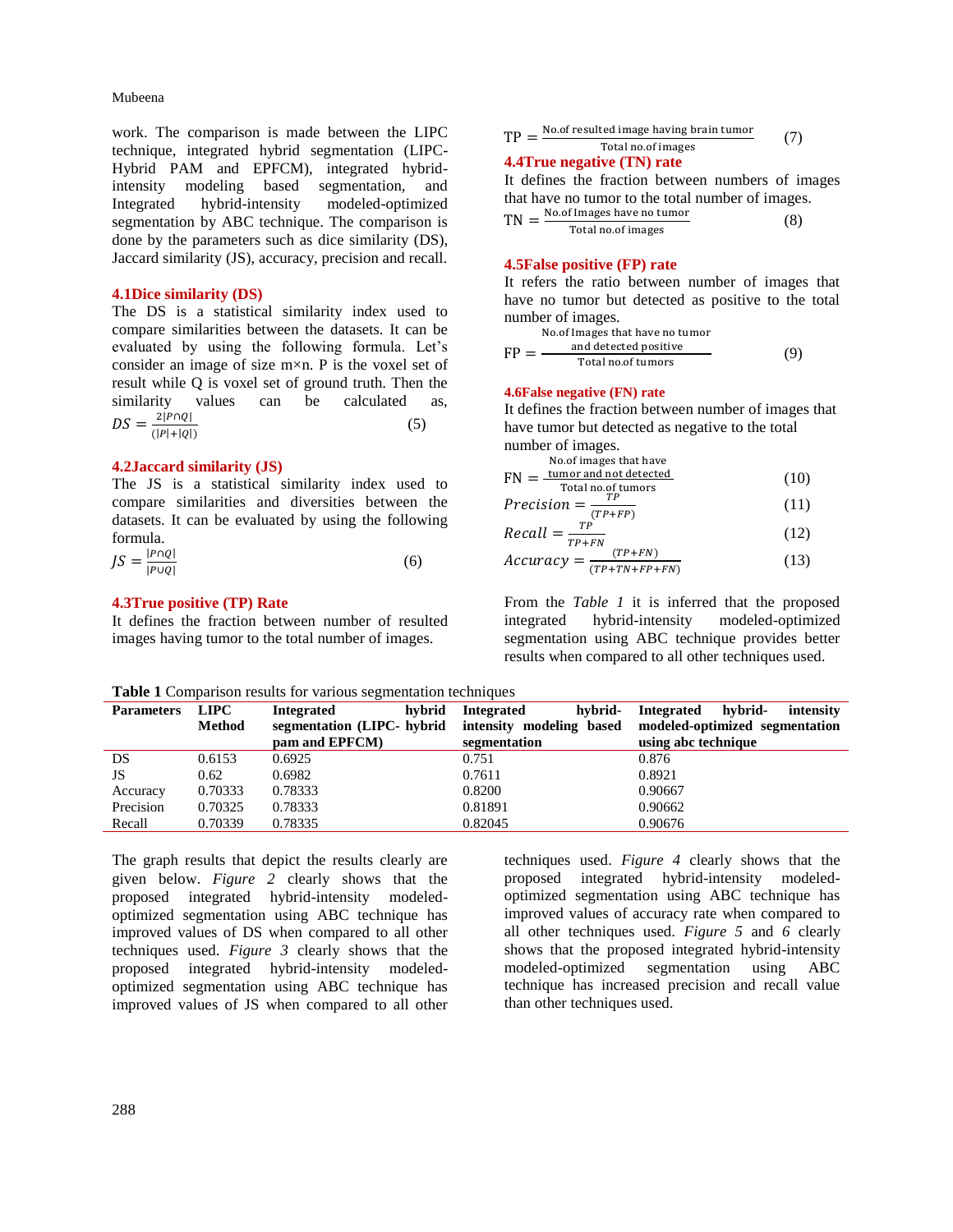

**Figure 2** DS value comparison



**Figure 3** JS value comparison



**Figure 4** Accuracy value comparison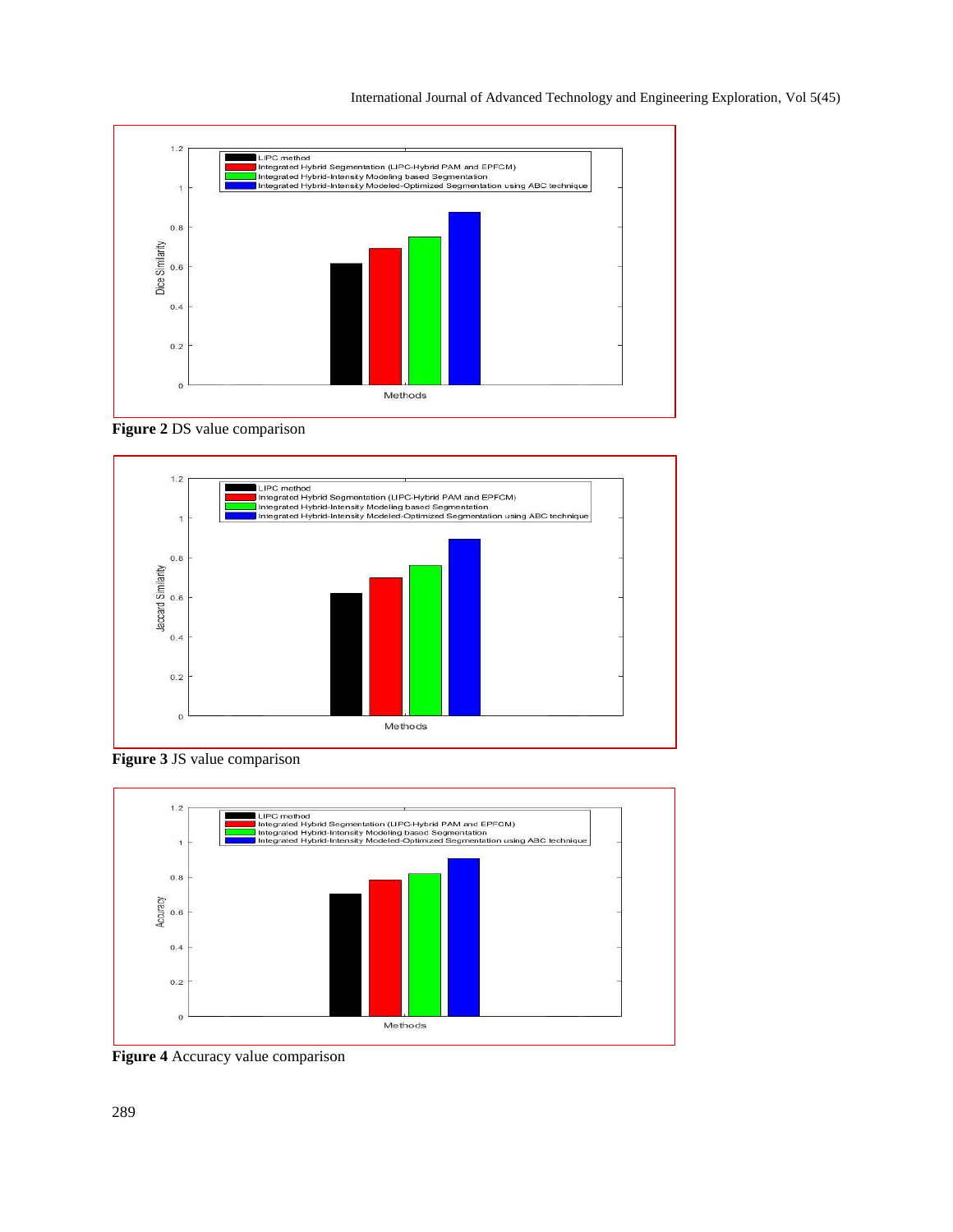

**Figure 5** Precision value comparison



**Figure 6** Recall value comparison

# **5.Conclusion**

An integrated hybrid- intensity modeled-optimized segmentation using ABC technique is proposed that incorporates many features for efficient segmentation for the lung tumor. The LIPC method of segmentation is compared with various stages of the proposed technique such as integrated hybridintensity modeled-optimized segmentation using ABC technique. the proposed segmentation involves various advantages namely, the integrated hybrid segmentation produces efficient and accurate segmented result as contextual features are added to it, then the problem of intensity variations in the normal cells by the tumor mass effect is solved by incorporating intensity modeling based segmentation, then the accuracy of segmentation is more improved by using the ABC algorithm. The experimental results also proved the proposed segmentation technique outperforms all the other existing techniques of lung tumor segmentation. In future, more advanced optimization algorithms could be used to improve the further accuracy on brain tumor segmentation.

# **Acknowledgment**

None.

# **Conflicts of interest**

The authors have no conflicts of interest to declare.

# **References**

- [1] Mustageem A, Javed A, Fatima T. An efficient brain tumor detection algorithm using watershed & thresholding based segmentation. International Journal of Image, Graphics and Signal Processing. 2012; 4(10):34-9.
- [2] Logeswari T, Karnan M. An enhanced implementation of brain tumor detection using segmentation based on soft computing. In international conference on signal acquisition and processing 2010 (pp. 243-7). IEEE.
- [3] Corso JJ, Sharon E, Dube S, El-Saden S, Sinha U, Yuille A. Efficient multilevel brain tumor